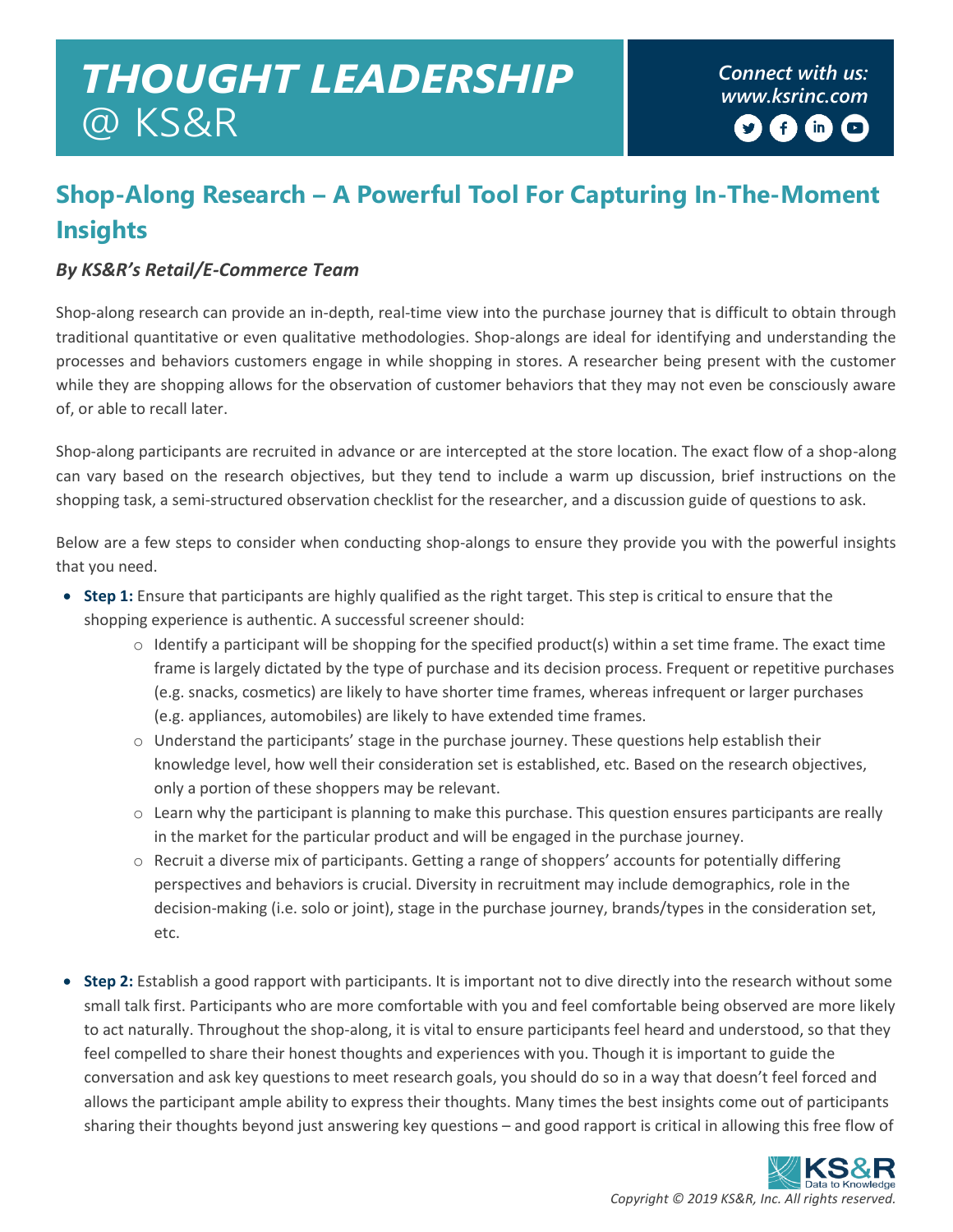conversation. As the shopper, they are the expert in their shopping process, and you are ultimately there to understand that process, which may be articulated or shown in different ways by different participants.

- **Step 3:** Focus on observing participants' shopping behaviors, in addition to listening to participants' responses. Oftentimes, shoppers engage in many important behaviors subconsciously, and may not be able to articulate exactly what they did when asked. However, if you observe how they conduct themselves and probe on both their reported and actual behaviors, you may be able to uncover less apparent, but still vitally important aspects of the shopping journey. Some things to look for include: observing whether or not they look at signage, pick up products, touch/interact with sample products, how they search for a product (e.g. do they scan through all products from left to right, or do they focus on a particular type of product/product packaging that stands out, or do they use signs to guide them to the correct product). Uncovering these hidden parts of the shopping process is one of the major strengths of shop-along research, which can easily be lost if the researcher is not vigilant.
- **Step 4:** Be flexible. Shopping experiences can unfold differently for different participants. It is crucial to adapt to their pattern, which sometimes means changing when or how certain questions are asked to better fit with the flow of each shopping experience. If a customer starts talking about price in the beginning of the shop-along even though that topic may be slated for later in the discussion guide, you would want to talk about how price factors into their decision-making at that time and not later when they could be thinking about something else. Another example may be talking about signage before intended if the customer is noticing and relaying to you how they are using signage to aid in their purchase journey. Adapting to these types of examples is essential for capturing complete observations, responses, and behaviors.



Shop-alongs are common among consumer participants in retail environments. However, they can be beneficial for other types of targets, such as business professionals, IT decision-makers, patients, healthcare professionals, etc. These targets also engage in purchase journeys for products and services in a range of settings, such as retail, professional, and online. Shop-alongs can be utilized in many different industries. For example, healthcare professionals can use shopalongs to improve the patient experience and understand why patients choose certain healthcare options. The delivery services industry uses similar techniques as shop-alongs, but they are commonly called work-alongs. A researcher is hired to ride along with a delivery driver to see how packages are picked up, how packages are placed that need to be